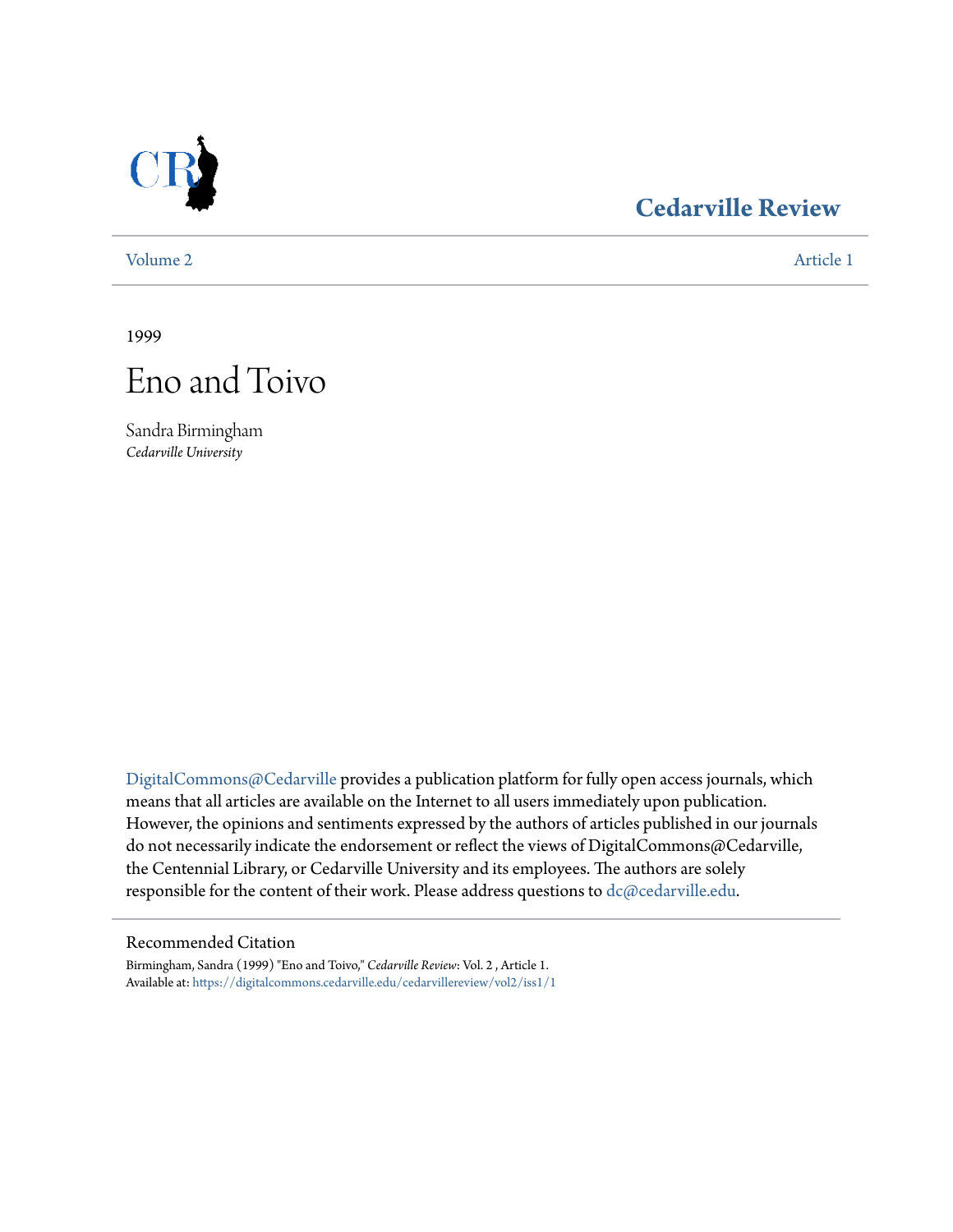## Eno and Toivo

Browse the contents of [this issue](https://digitalcommons.cedarville.edu/cedarvillereview/vol2/iss1) of *Cedarville Review*.

**Creative Commons License**  $\bigcirc$   $\circ$ 

This work is licensed under a [Creative Commons Attribution-Noncommercial-No Derivative Works 4.0](http://creativecommons.org/licenses/by-nc-nd/4.0/) [License.](http://creativecommons.org/licenses/by-nc-nd/4.0/)

Follow this and additional works at: [https://digitalcommons.cedarville.edu/cedarvillereview](https://digitalcommons.cedarville.edu/cedarvillereview?utm_source=digitalcommons.cedarville.edu%2Fcedarvillereview%2Fvol2%2Fiss1%2F1&utm_medium=PDF&utm_campaign=PDFCoverPages)

Part of the [Art and Design Commons,](http://network.bepress.com/hgg/discipline/1049?utm_source=digitalcommons.cedarville.edu%2Fcedarvillereview%2Fvol2%2Fiss1%2F1&utm_medium=PDF&utm_campaign=PDFCoverPages) [Fiction Commons,](http://network.bepress.com/hgg/discipline/1151?utm_source=digitalcommons.cedarville.edu%2Fcedarvillereview%2Fvol2%2Fiss1%2F1&utm_medium=PDF&utm_campaign=PDFCoverPages) [Nonfiction Commons,](http://network.bepress.com/hgg/discipline/1152?utm_source=digitalcommons.cedarville.edu%2Fcedarvillereview%2Fvol2%2Fiss1%2F1&utm_medium=PDF&utm_campaign=PDFCoverPages) [Photography Commons,](http://network.bepress.com/hgg/discipline/1142?utm_source=digitalcommons.cedarville.edu%2Fcedarvillereview%2Fvol2%2Fiss1%2F1&utm_medium=PDF&utm_campaign=PDFCoverPages) and the [Poetry](http://network.bepress.com/hgg/discipline/1153?utm_source=digitalcommons.cedarville.edu%2Fcedarvillereview%2Fvol2%2Fiss1%2F1&utm_medium=PDF&utm_campaign=PDFCoverPages) **[Commons](http://network.bepress.com/hgg/discipline/1153?utm_source=digitalcommons.cedarville.edu%2Fcedarvillereview%2Fvol2%2Fiss1%2F1&utm_medium=PDF&utm_campaign=PDFCoverPages)** 

This fiction is available in Cedarville Review: [https://digitalcommons.cedarville.edu/cedarvillereview/vol2/iss1/1](https://digitalcommons.cedarville.edu/cedarvillereview/vol2/iss1/1?utm_source=digitalcommons.cedarville.edu%2Fcedarvillereview%2Fvol2%2Fiss1%2F1&utm_medium=PDF&utm_campaign=PDFCoverPages)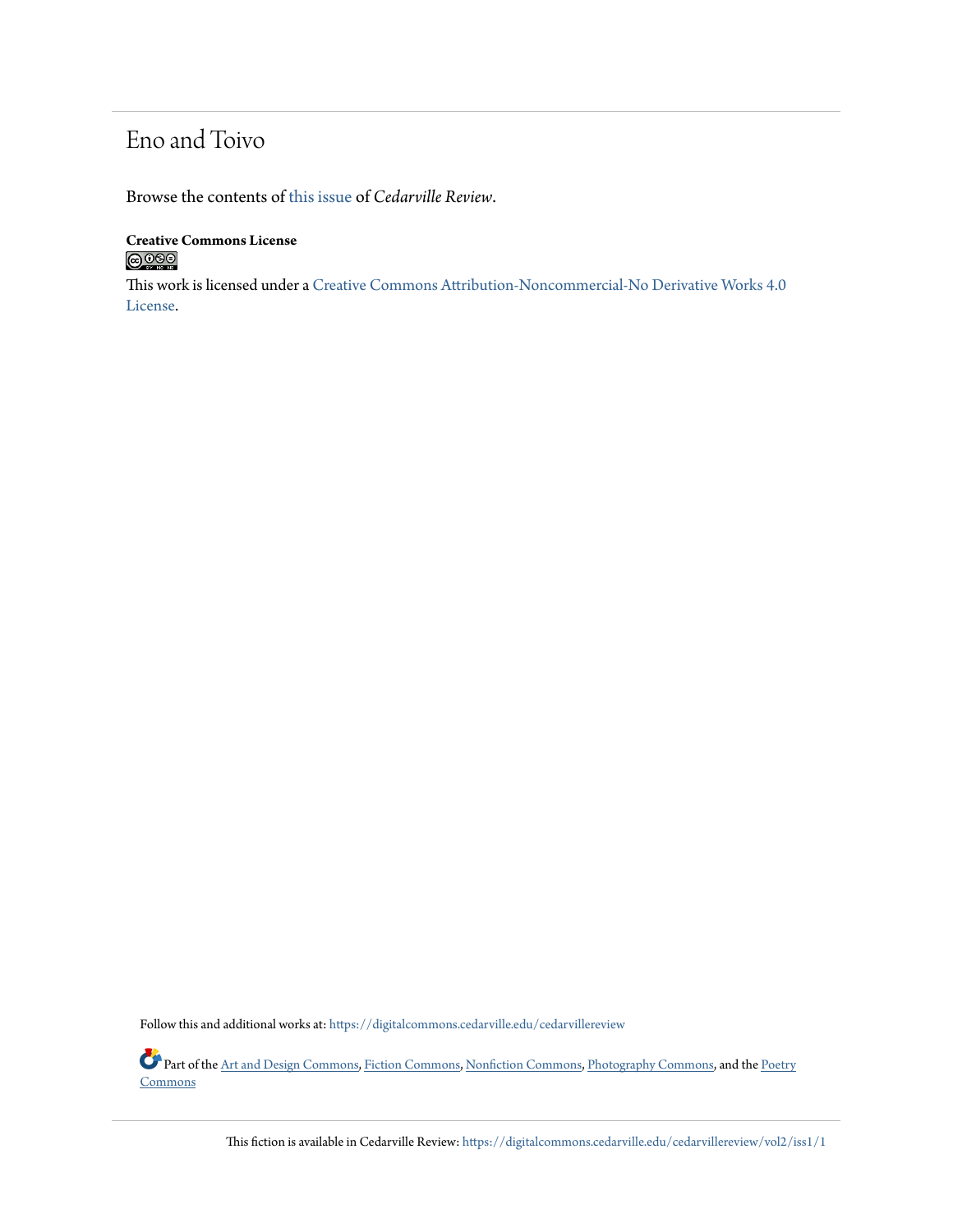## **Eno and Toivo**

During the summer months, Eno and Toivo Kivela farmed the eighty acres that lay behind their house. There was nothing exceptional about that; almost everyone in Mackinac County farmed, and they all grew the same crop hay, because they all knew that hay was the only thing that would grow well that far up into Michigan. Those that were tempted to try something new were quickly reminded about the "clowns from down state" that had come up in '73 and tried to grow soybeans. They had failed miserably, and since then no one had grown anything but hay.

Eno and Toivo had lived all their lives — more than seventy years — in the same house, on the same farm. Their parents had moved there from Finland and taught them how to be good farmers, and how to be good Finns. Some of the other farmers in Mackinac County laughed because the twins still farmed in their seventies the way they had in their twenties, with a 1941 Farmall tractor, a twobottom plow, and a wooden mower, but the farmers laughed respectfully because Eno and Toivo worked hard and always lived comfortably.

The twins had never married — but that was not exceptional because there were many men in Mackinac County who had either never met a woman who would have them, or else were too busy on the farm to think about such things. Eno and Toivo had been quite handsome when they were young and probably could have married. They'd had broad shoulders and green eyes, strong, high cheekbones, and smiles that started slowly and spread wide across their faces, and even in their seventies, the twins were not ugly. They were a bit gruff, a fact which most women blamed on their bachelorhood, and most men traced to their Finnish roots, but they were still strong, and the wind and sun had made their skin leathery and thick, but not wrinkled. They hadn 't married because they were comfortable living with each other. Toivo did the cooking and Eno cleaned the house. Together they kept up the farm, and it took most of the spring and summer, and part of the fall, but still they had plenty of time to hunt and fish, and they were very happy.

Although the Kivela twins were not exceptional in many ways, they were famous all over the county during the winter. Eno and Toivo had fished together every winter for as long as anyone in Mackinac County could remember, but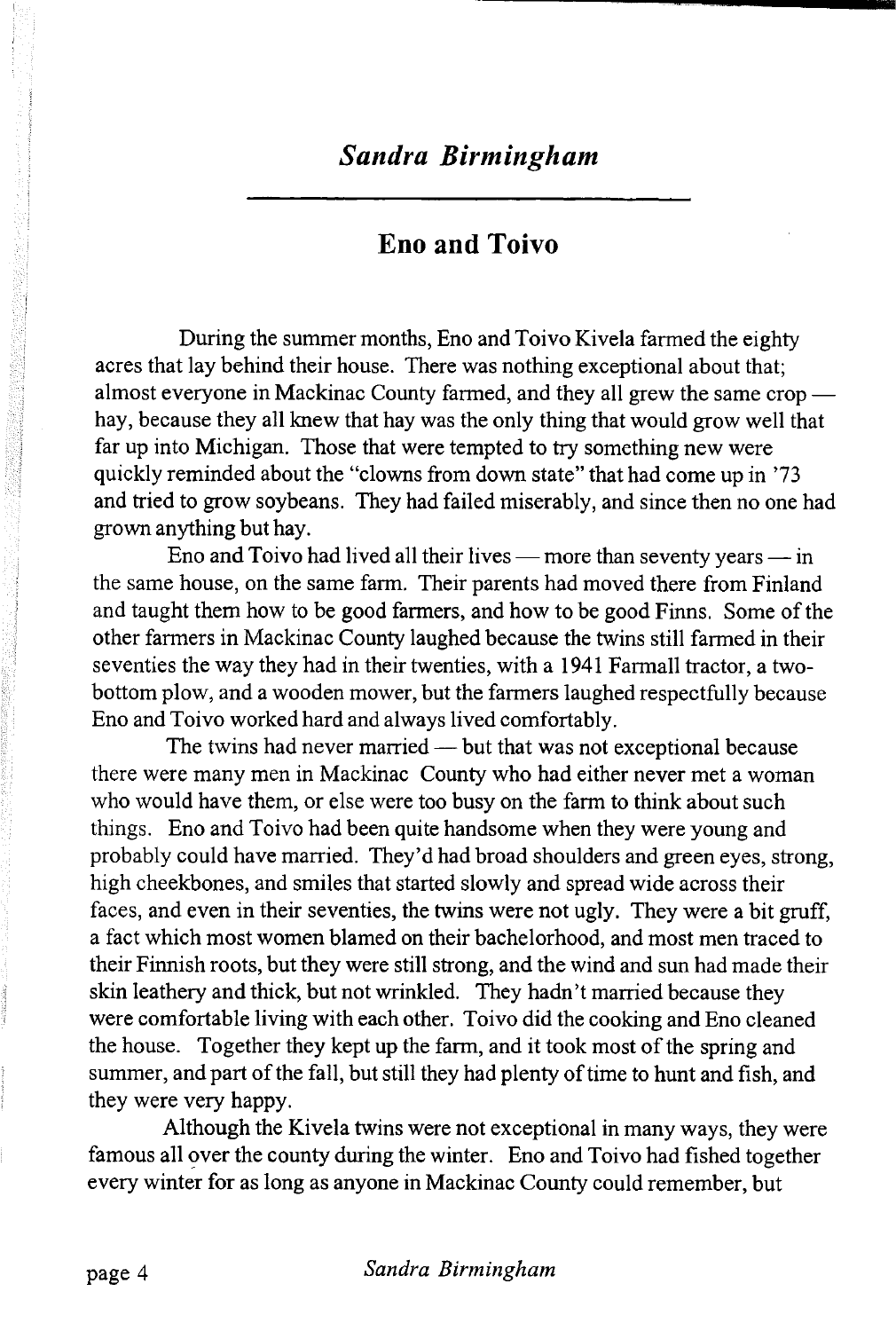somewhere around 1978 people began to notice that the twins always seemed to pull up more fish than anyone else, and they became heroes. They weren't used to the attention, and they pretended to be annoyed in order to cover their embarrassment, but really they liked it and looked forward to winter more than anything else.

They developed a ritual — it was really a celebration, but very ordered so it felt more comfortable (as a rule, Finns are supposed to be reserved). Every December as soon as the ice was spread evenly over Munoscong Bay, Eno and Toivo would pull their fishing shanty out from beside the garage to repair the damage from the year before. Eno would check the inside of the shack to be sure that the floor was sound and the little wood stove was cleaned. Toivo took care of the outside, nailing up any loose flaps of tar paper, and repainting "KIVELA" in bright orange letters on the side. The next morning they would slide their shanty up into the bed of their '75 Ford F-150, hitch their snowmobile on its little trailer to the back of the truck, and they would drive up their narrow driveway, down the dirt road that led to the railroad tracks, past the Co-op Granary, and into town. They stopped at the K&L Cafe to drink their coffee with the boys from the UPS. And they always stopped at Johnston's Bait-n-Tackle to buy minnows and whiskey — and beef jerky, if they had run out — and then they would head for the bay. The sight of the Kivela twins lurching and swaying down Main Street in their rusty, blue truck marked the unofficial beginning of icefishing season in the county, and from that day until mid-March, the Munoscong Bay would be littered with shacks and tip-ups of every description.

It was said that Eno had trained himself to hear the pike gliding through the water, and that every day he dragged his shanty over to where the noise was the loudest. The rumor was repeated all over town even though it was clear that every time the twins stopped to chat at the K&L, Eno missed half of the conversation. Some of it may have been instinct, but the truest explanation for their success was that over the years the brothers began to notice that the fish moved with the weather. On warm days, when the top of the ice turned to slush, the fish gathered toward the shore. On colder days, the fish would only bite a few miles out. And on the coldest days, when only the most dedicated fishermen ventured onto the ice, the fish hardly bit at all, and it really didn't matter where you put your shanty, although Eno and Toivo would still catch more than anyone else.

Whenever their blue truck rumbled up to the edge of the bay, the other fishermen would pretend to be busy threading their lures or adjusting their ice augers, and some would stand in groups along the banks of the bay, quietly talking, drinking coffee from long thermoses, but all of them were watching to see where the twins would drag their shanty that day. Once the truck was parked, Toivo would rev up their 1969 Ski-Doo Eland, and Eno would tie a rope from the front of the shanty to the back of the snowmobile, his thick fingers moving quickly in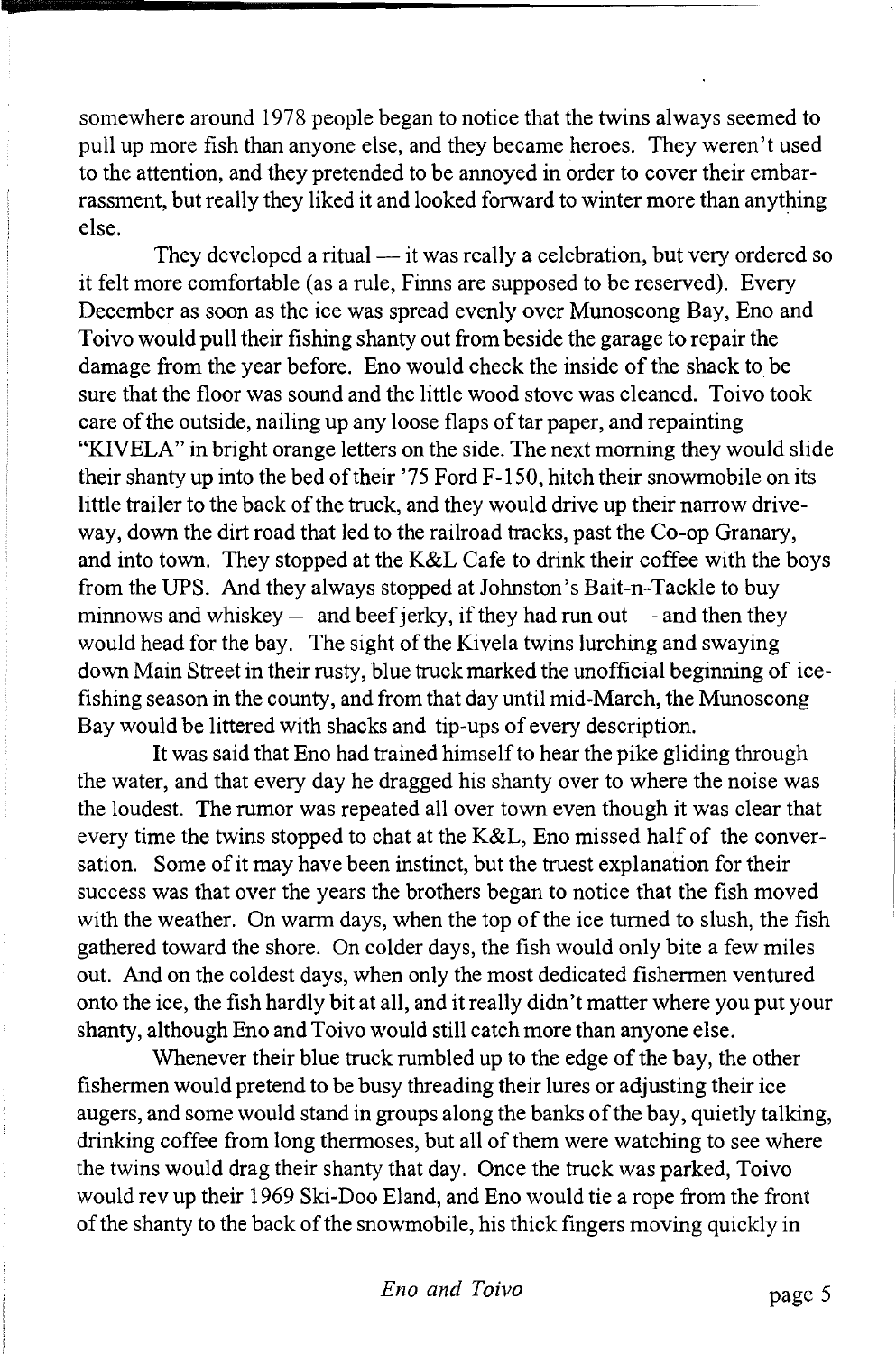the cold air. The two acted like they were the only ones there, like they didn't notice that fifty other people were watching their ritual — but they did notice, and they performed for the crowd. When the shanty was hitched up, Eno would walk out onto the ice. He walked on bowed legs, stiffly, carefully, and when he stopped, he pulled off his hat and breathed deeply. The men along the shore forgot to hide their interest and stared as Eno tilted his head back and looked out over the bay. He stood still for just a few seconds, his breath rising white, and then he walked stiffly back, his broad face still and inexpressive. Toivo always met him halfway, and the two would ride out over the ice together, the shanty sliding smoothly behind them on wooden skis. Throughout the day, shanties would pop up around the place where Eno and Toivo stopped, always staying far enough away so a fisherman could claim he had found his spot on his own, and yet keeping close enough to be sure that the Kivela's luck would be shared.

Their shanty was bigger than most of the others on the ice. They had built it themselves out of press board and tar paper, and they made it big because they spent a lot of time on the ice, and they liked to be able to get up and walk around from time to time, inside where it was warm. It was eight feet long and four feet wide. Eno had planned to make the ceiling four feet high—he had had the boards cut and ready to nail on—but Toivo said that the shanty would feel like a coffin if the ceiling was that low, so Eno changed the plan and made the ceiling six feet high instead. After it was done, they both felt like the shanty was perfect.

When Eno and Toivo celebrated their seventy-sixth birthday, it was out on the ice in February, on the 21st. They made their usual stop at Johnston's Bait-n-Tackle to get minnows. Ira Johnston owned the little store, and during ice fishing season,, he opened every morning at four o'clock. When the Kivelas pulled up, he was sitting in a swivel chair with his feet on the counter, the brim of a dirty, camouflage hat pulled low on his forehead. He whittled to keep himself awake on slow mornings, mostly animals and birds, and this morning he was working on the figure of an eagle, with its claws outstretched and its beak wide open, which he planned to put on top of the cash register as a decoration when it was finished. Ira barely looked up when the Kivelas entered. Eno swung an aluminum bucket up next to Ira's feet. "I'll take three dozen minnows," he said.

Ira grunted and pulled his feet down with a thump. "S 'posed to be a cold snap comin," Ira said from under the brim of his hat. He pushed his swivel chair over to the dilapidated refrigerator where he stored the bait. "Seems like you'd be comin' back before you could use three dozen, what with the weather and all."

Toivo stuck his head up from behind a shelf of kippered herring. "I guess we know how many we'll be needing," he said, "We'll take three dozen."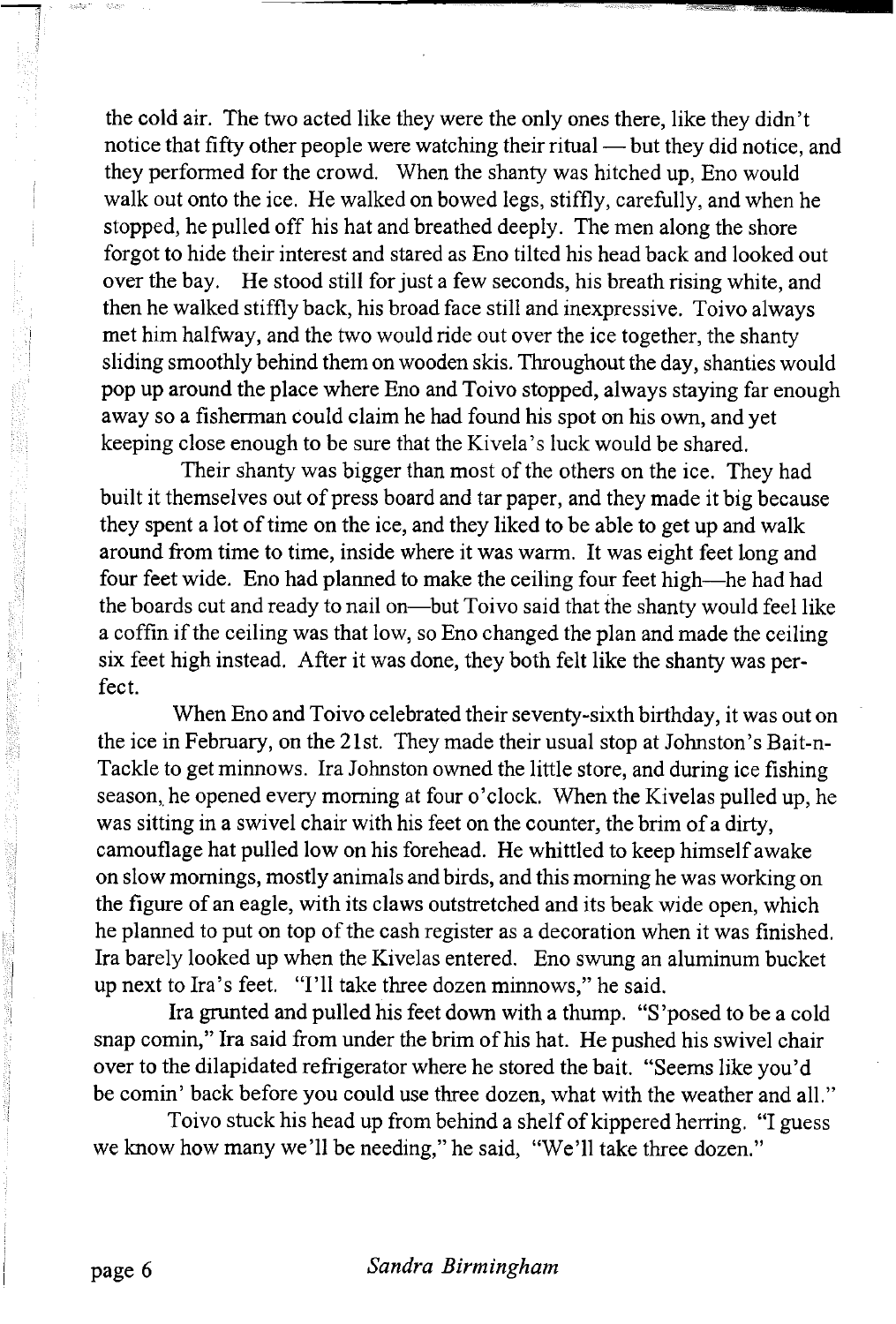Eno nodded in assent. Ira shrugged and counted out the fish. "So, where d'ya think you'll end up today?" Ira tried to sound as if he couldn't care less what the answer was. "North side maybe?" He turned to read the reaction on Eno's face. This kind of information would boost clientele immensely. Eno looked as if he hadn't heard the question and Toivo lumbered up to the counter with four bottles of whiskey, two tins of sardines and a slab of smoked salmon. He looked at Ira through narrowed eyes. "We might go on the North side," he said. Ira pushed his cap up expectantly. Two tiny eyes glittered narrowly from a peaked, white face. "And then again we might not," said Toivo, with a sly smile. He picked up his goods and smiled at Ira at the door, but the shopkeeper had already slumped back onto his chair and was studying his half-carved eagle.

The Kivelas were settled out on the bay by the time the sun came up, and already, other fishermen were setting up around their spot on the ice. Inside their shanty, the twins continued their ritual, although now no one was watching but the two of them. Toivo stoked up the wood stove, while Eno set up the five-gallon pails which they used for chairs. Eno then unpacked the ice auger, stuck the bit through one of the holes in the shanty floor into the ice, and began turning the handle. He hoped the ice was not too thick under them because he had to drill four holes, and he was glad to feel the drill bite into the water after only eight inches. He drilled the holes quickly, throwing the slush outside the shanty, and then the men turned their attention to their fishing poles.

They communicated without speaking most of the time they were on the ice. The less noise the better where ice-fishing was concerned, so they limited their words to an occasional "Pass the minnows," or "Throw a log on, aye?" But after living together so many years, they could read gestures, and they could normally interpret even the slightest change in each other's faces, so the silence was comfortable.

That day they had decided to fish for burbot, a fish that most people threw back because it was ugly, with a face like a catfish, and a body like an eel, slimy and long. Eno and Toivo loved them anyway, both because they put up an exciting fight and because they were delicious — almost like cod. Toivo rummaged through his tackle-box until he found his magic lure, shiny silver, with a barbed treble-hook at the end — the Swedish Pimple was its official name, but Toivo used it in spite of his feelings about the Swedes. He tied it onto the end of his line, and reached for a minnow. He pinched it between his thumb and forefinger just behind the gills and twisted its body off, leaving a trail of innards attached to its head. He then threaded the treble-hook through its head, and dropped the lure and the bait down one of the holes—a burbot's favorite meal.

Eno preferred to use live minnows attached to a red and gold lure. He dangled the dazed fish on a bobber, four inches from the bottom of the bay, jigging the line every so often to remind the cold little thing to move around. He caught